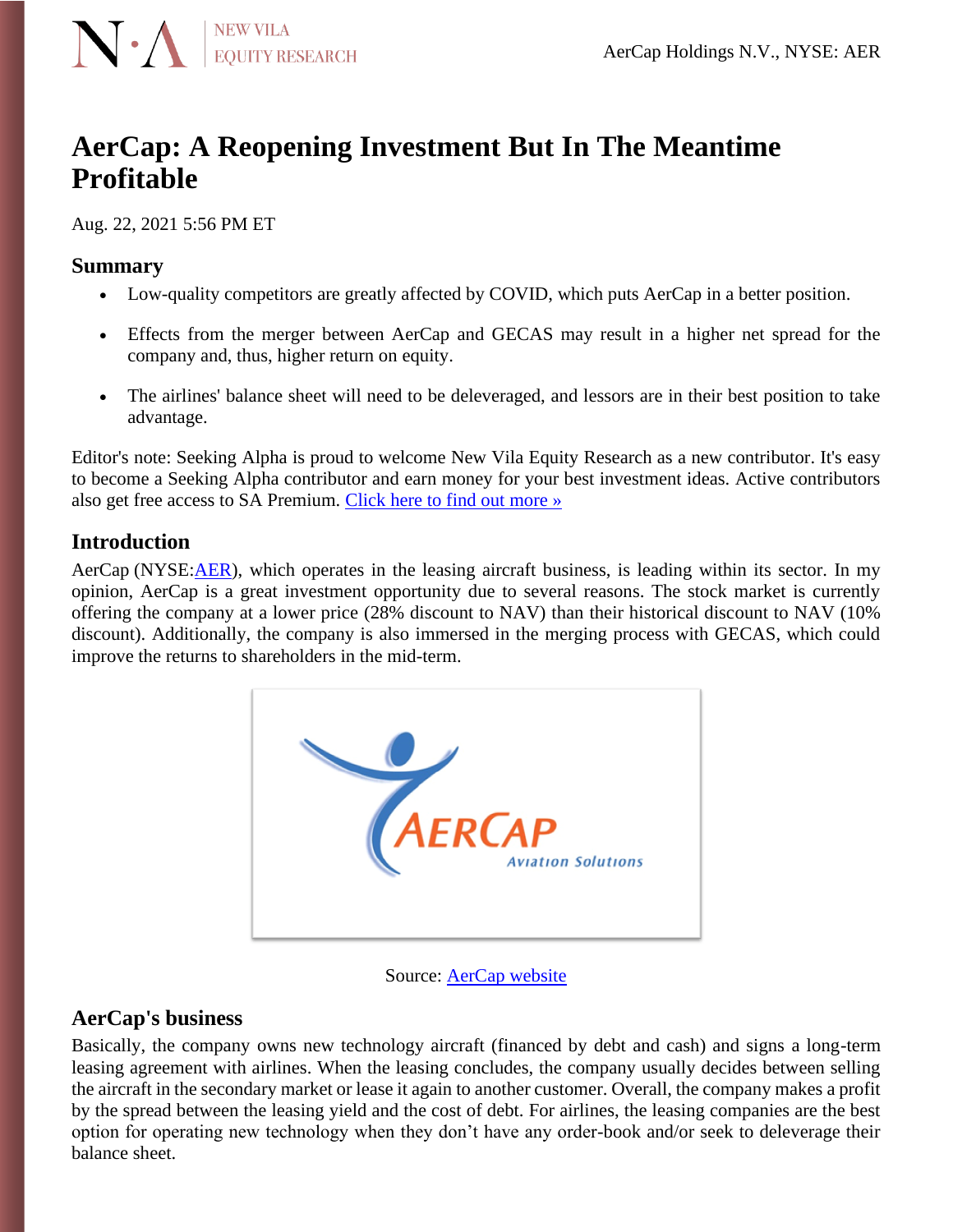From 2006 to 2019, the company has compounded its NAV at a 13.2% rate, which is an attractive return on equity (ROE) with quite low volatility and cyclicality in their results. However, it doesn't include the additional return from the buybacks undertaken at discount over book value, which has increased the return to shareholders.

The sector is a bit commodity, but with special moats due to sizing and manufacturing oligopoly. I think there is a lot of value in following a couple of peers, and then switch from one to another at the right price. I personally have been a shareholder of Air Lease (NYSE[:AL\)](https://seekingalpha.com/symbol/AL?source=content_type%3Areact%7Csection%3Amain_content%7Cbutton%3Abody_link), Fly Leasing (NYSE[:FLY\)](https://seekingalpha.com/symbol/FLY?source=content_type%3Areact%7Csection%3Amain_content%7Cbutton%3Abody_link), and AerCap.

Furthermore, with the merge between the leader in the business (AerCap) and the second biggest leasing company (GECAS), I believe it is of great value to be positioned in AerCap, compared to other peers. In my opinion, the transaction can change the market structure and reinforce AerCap as a unique leader in the business.

Indeed, although it has been a multi-bagger during 2020-2021, the market still gives a great opportunity by owning AerCap shares. I have a significant position made by a synthetic option.

## **Situation**

**N** . NEW VILA<br>EQUITY RESEARCH

Unlike the airlines, the aircraft leasing companies have surpassed the COVID crisis better than expected (especially the top tiers). For 2020, the collection rates were higher than 90%. Although some airlines have gone into a restructuring, most of them have continued to pay the top-tier lessors such as AerCap. On the other hand, tier 2-3 lessors with lower financing capacity, lower customer quality, and size have suffered more during 2020-2021.

Furthermore, most of AerCap's customers are backed by governments. This gives more confidence when investing in AerCap, compared to other leasing competitors. Even though, AerCap has been negatively affected by LATAM and Norwegian Airlines' restructurings. AerCap sold their Receivable rights from LATAM and has reported part of them as Other Income in Q2 2021 and the rest in Q3 2021 and as Free Cash Flow (FCF) during the H2 2021.

# **First key point: Low-quality competitors are very impacted by COVID**

Due to low collection rates, among other reasons, some companies like Fly Leasing had to finance their Notes at 7% to 9% yield, whereas AerCap or Air Lease allocated their Notes at around 3% and some recent notes at almost 0.8%.

# **Fly Leasing launches additional** \$100M in senior notes offering

Aug. 03, 2021 9:05 AM ET | Fly Leasing Limited (FLY) | By: Khyathi Dalal, SA News Editor

- \* Fly Leasing (NYSE:FLY) commenced its additional offering of \$100M principal amount of its 7.000% senior notes due 2024.
- \* The additional notes will be fungible with the company's existing ~\$290.4M principal amount of 7.000% senior notes due 2024.
- \* Net proceeds to be used for general corporate purposes.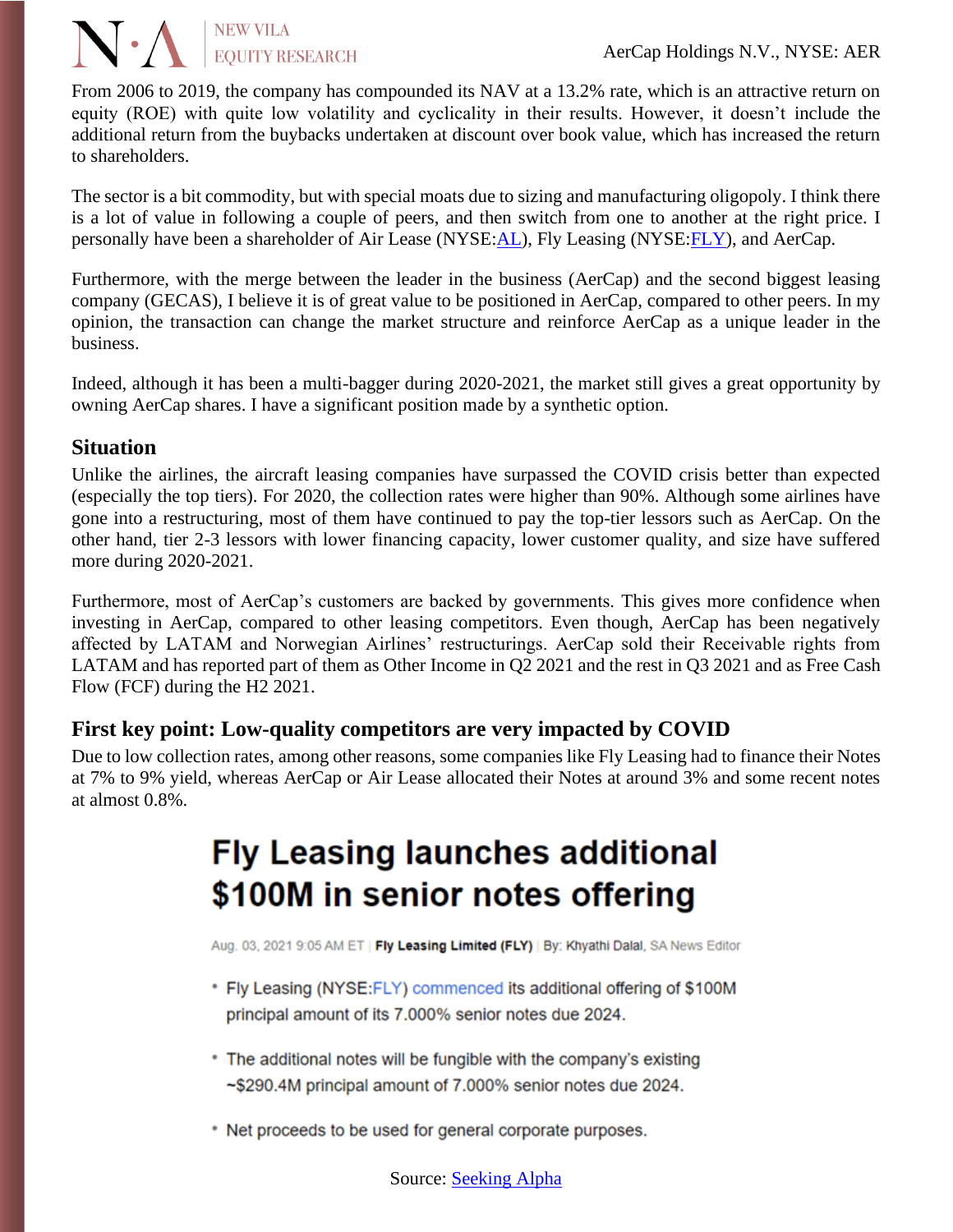COVID-19 has increased the fundamental gap between Tier 1 peers versus lower quality ones. Bear in mind that financing interest is the base of the leasing profit, which comes from the spread between their Rental Leases Interest and the Cost of Debt.

Tier 1 lessors are in a better competitive position relative to lower-tier lessors compared to the pre-COVID period.

# **Second key point: Effects from the merger between Aercap and GECAS**

**NEW VILA** 

**EQUITY RESEARCH** 

As previously mentioned, another important event occurred in March 2021, as AerCap agreed to acquire (more accurately merge with) GECAS, a part of General Electric. The transaction will be paid in shares so does not add direct value to AerCap shareholders.

But the merge is not as easy as we may think, due to the fact that AerCap needs to refinance 30B\$ from GECAS debt, in other words; Debt needs to change from General Electric ownership to Aercap. The situation is laborious as 30B\$ of debt is not easy to allocate, however, it could also be a great opportunity to reset Notes at lower rates.

In the following graph, you can see that the High-Quality Corporate Bonds (includes AerCap Notes) are at their lowest spot rates.



Source: [U.S. Department of the Treasury](https://fred.stlouisfed.org/series/HQMCB5YR)

Both of the companies are, as illustrated in the figure below, huge in the business: top1 and top2. AerCap plans to close the transaction by the end of 2021. The merger can be an ace up the sleeve to increase their spread margin and, thus, the return to shareholders.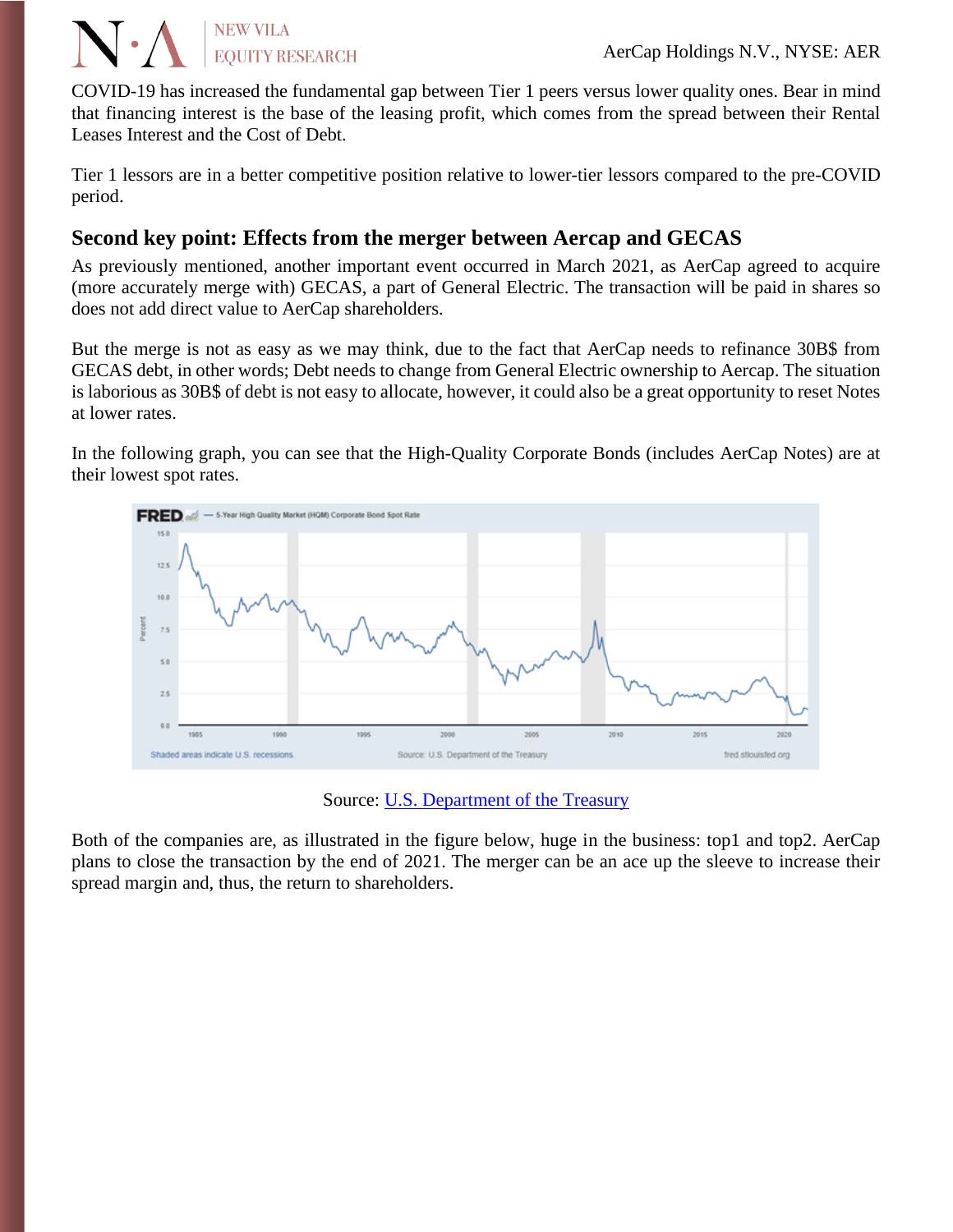# **NEW VILA EOUITY RESEARCH**

#### **Joining Forces**

Gecas and AerCap are the world's biggest lessors by fleet size



Source: [Bloomberg](https://www.bloomberg.com/news/articles/2021-03-07/ge-nears-deal-to-combine-aircraft-leasing-unit-with-aercap-dj)

During the last decade, we didn't see much power from the top tier companies as AerCap to increase their market share organically, as the priority was given to buybacks rather than looking for new leases. However, GECAS transaction and the current environment may change this.

In the leasing business, size matters. The bigger you are, the better financing conditions you get (like any financial company) and, at steady conditions, an increase in your net spread and thus, your ROE. Hence, the main reason why Aercap will get involved in the GECAS merger is, in my opinion, sizing.

Pre-COVID AerCap worked on an upgrade of their investment-grade rating, and I am sure that the merge with GECAS points in that direction. The media and management said that this agreement was under negotiations before the COVID crisis and I have reasons to believe that they have had meetings with the credit rating agencies before the agreement.

As well, although most of their costs come from the debt, AerCap could also reduce general, selling, maintaining, and other costs with the merge. This could slightly increase the company's ROE.

AerCap has increased its revenue per employee (In 2014 they acquired ILFC). The labour cost reduction is not very relevant but an example of how sizing may decrease some costs relative to revenues.



Source: Created by author, data from Aercap's annual report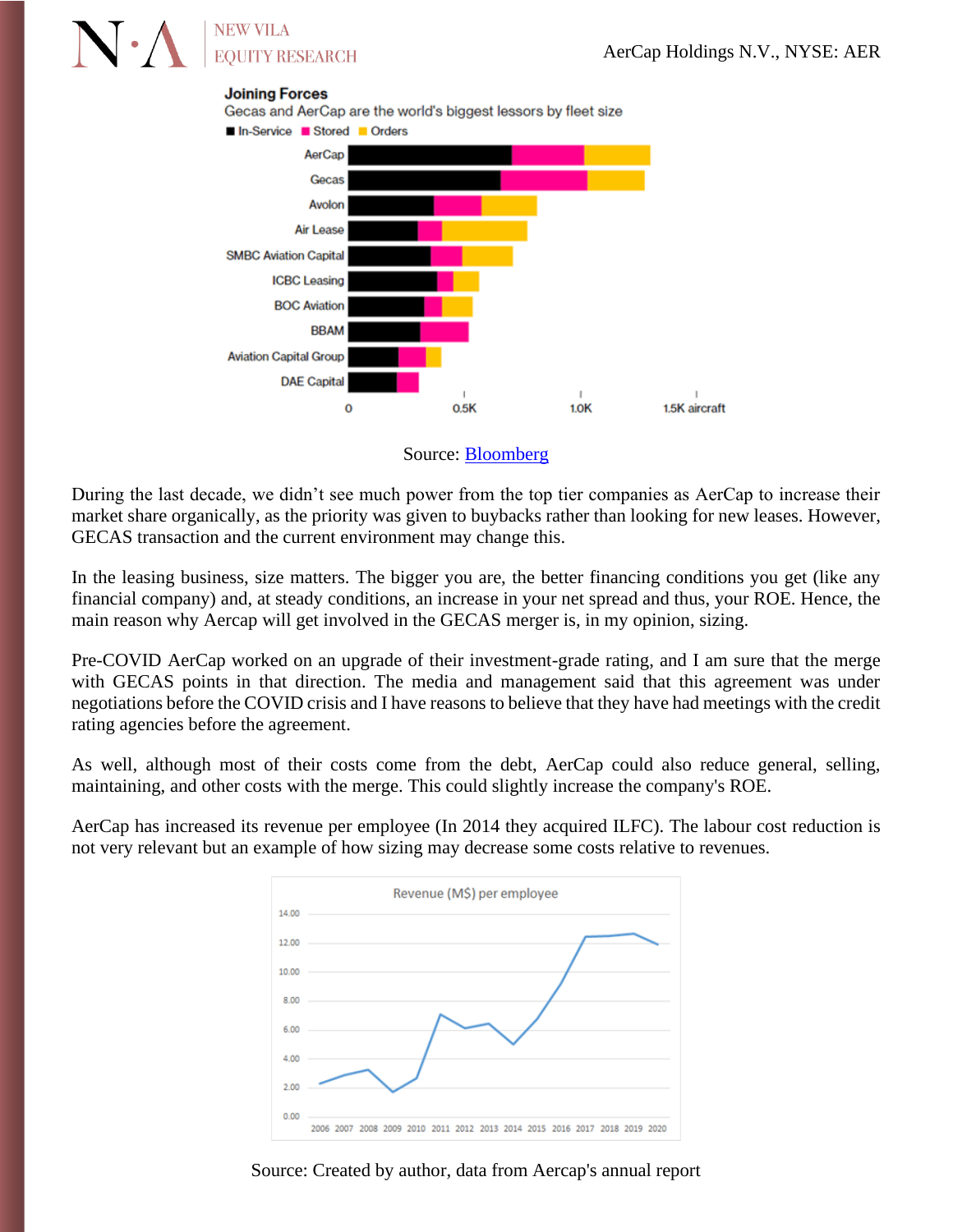# **NEW VILA EOUITY RESEARCH**

# **Third key point: the airline's balance sheet.**

In November 2020, I wrote a thread on my [Twitter account](https://twitter.com/HolyFinance/status/1322889816422420480) regarding my (still ongoing) worries about the airlines' balance sheet.

### Let's put IAG as an example:



#### Source: Created by author, data from IAG's annual report

The debt has increased by 3 times (it should be noted that they do have a great amount of cash in the balance) and they have raised capital a few times by issuing shares (the double of common shares in one year). Furthermore, the equity has declined 85%. This doesn't look good and is most likely not about to improve in the short term.

Indeed, most airlines, [like IAG,](https://www.spglobal.com/marketintelligence/en/news-insights/latest-news-headlines/moody-s-lowers-corporate-family-ratings-of-british-airways-parent-iag-60239726) have experienced a downgrade on the credit rating whereas AerCap has maintained its investment grade and lowered its financial leverage. This is the perfect environment for lessors, especially if we consider the advantages of GECAS transaction.

Furthermore, the sale-and-leaseback concept (airlines sell their aircraft to lessors and sign a long-term leasing contract) will gain more and more importance. The airlines will relieve part of their balance by selling their assets.

Airlines have also commitments with Airbus and Boeing that cannot meet, which makes the figure of the lessors crucial. On the other hand, airlines will find themselves in a checkmate position, as they annually pay a deposit to manufacturers for the future delivery of an aircraft. This deposit will be lost if the airline doesn't acquire and pay for the airplane at the agreed period of time. Manufacturers are using lessors for placing book orders. This gives a great opportunity for lessors to own more new technology.

For example, I noticed that in Q2 2021 AerCap has added new purchases to their portfolio. In Q2 2021 results they reported:

• Purchased 15 aircraft, including 10 Airbus A320neo Family aircraft, 4 Boeing 737 MAX aircraft, and 1 Embraer E2.

But actually Boeing 737 Max airplanes were not expected to be acquired, as shown in the following image from AerCap's presentation Q1 2021 results.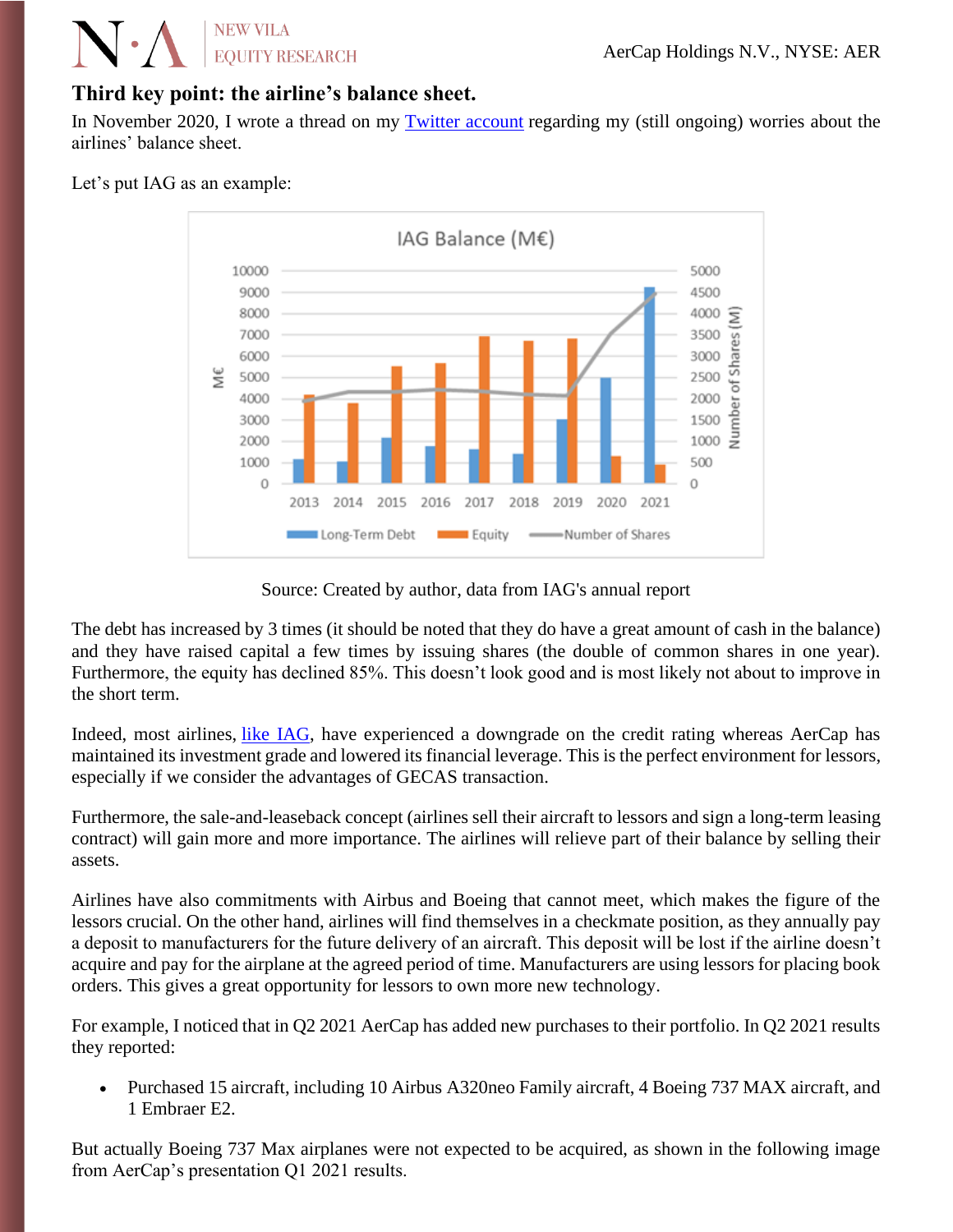# **Forward Order and Purchase/Leasebacks**

**NEW VILA** 

**EQUITY RESEARCH** 

| <b>Aircraft Type</b>  | 2021 | 2022   | 2023   | 2024             | 2025               | <b>Thereafter</b> | <b>Total</b> |
|-----------------------|------|--------|--------|------------------|--------------------|-------------------|--------------|
| Airbus A320neo Family | 25   | 29     | 33     | 29               | 25                 | 16                | 157          |
| Boeing 737 MAX        | ٠    | 2      | 17     | 18               | 19                 | 15                | 71           |
| Boeing 787            | 4    | 3      | 1      | $\boldsymbol{4}$ | $\overline{\bf 4}$ | $\overline{7}$    | 23           |
| Embraer E190 / 195-E2 |      | $\sim$ | $\sim$ | 11               | 18                 | 4                 | 34           |
| <b>Total Aircraft</b> | 30   | 34     | 51     | 62               | 66                 | 42                | 285          |

Source: AerCap's presentation Q1 2021 results

In the call, the analyst from Davy also noticed that the airplanes were not expected, and asked the CEO about them. The CEO confirmed they are leasebacks.

I have also noticed that 8 new Boeing 737 MAX are expected to be delivered this H2 2021, which were also not in the order book earlier this year. This means they are closing more leasebacks without highlighting them on their presentations (- this is understandable because it is bad press for the airlines).

The only thing that matters for a lessor is to recover the air travel, in such a way that there is no overcapacity in the market. Furthermore, a future environment with bankruptcies and restructuring is good for lessors because normal ways of financing (e.g. Banks) will ask for higher interest due to the volatile environment but AerCap, as long as air travel is reestablished, will be able to reallocate the assets if needed and ask for a lower leasing interest than Banks. This is the real moat of these companies versus a normal bank.

# **Air travel recovery**

The air travel recovery is the main risk of the thesis. It is going better than expected a few months ago. The vaccination has helped the recovery, as we are almost reaching levels before COVID. This is also expected to improve over the months.



# Vaccines - the Key to Reopening

Source: [AerCap Presentation, Q2 2021](https://d1io3yog0oux5.cloudfront.net/_0146e07b7cedffbc696e3e28a2cfdd55/aercap/db/488/5523/file/Q2+2021+AerCap+Holdings+N.V.+Earnings+Presentation+V19.1+%28002%29.pdf)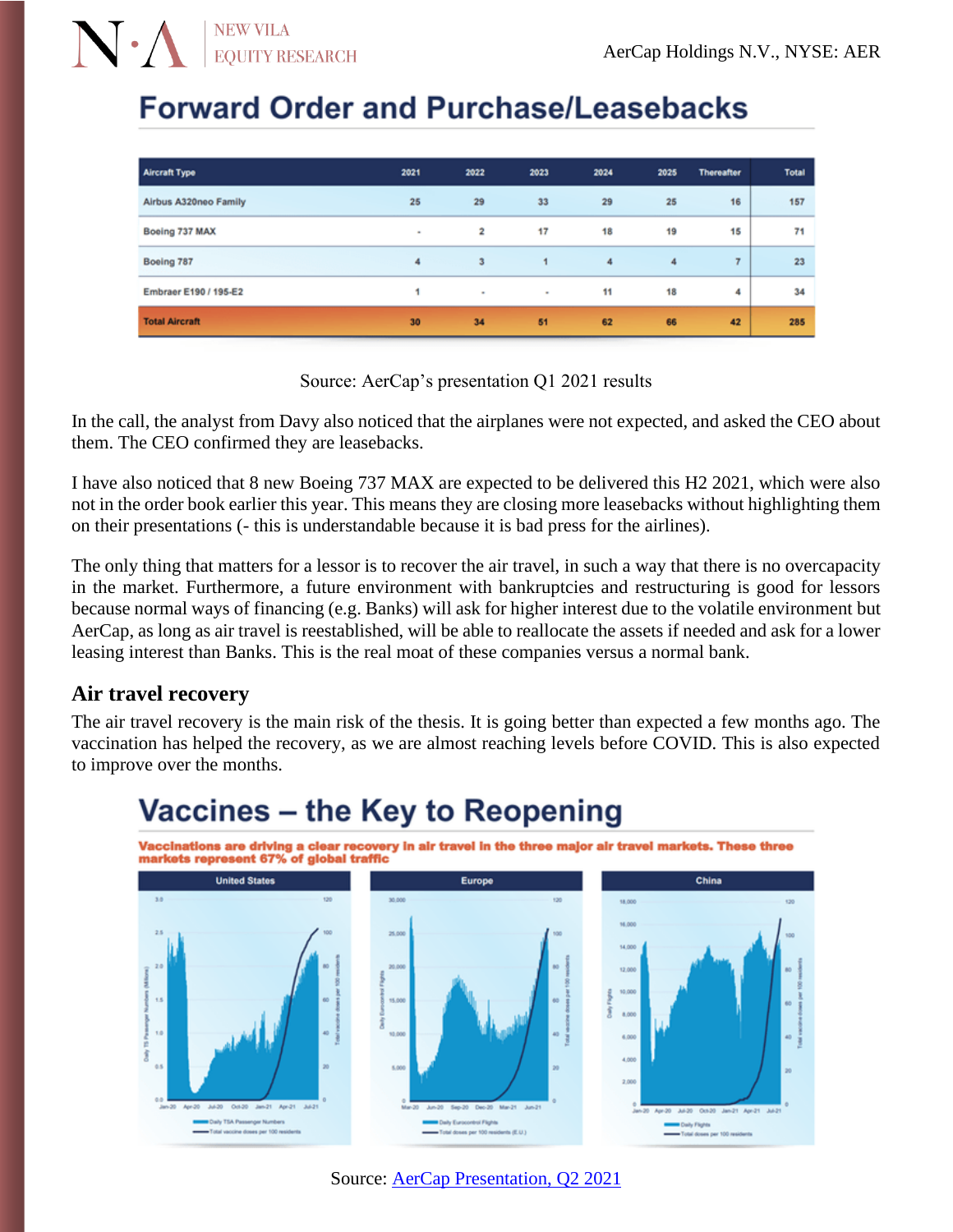#### AerCap Holdings N.V., NYSE: AER

However, in this matter, not all the lessors have the same exposition to a slower reopening. We should distinguish between long- and short-distance flights. In my opinion, we will experience a faster recovery on the short distance routes which are mostly operated by narrowbodies and most of AerCap's portfolio.

Aengus Kelly, AerCap`s CEO, commented on the [Q2 2021 conference call:](https://seekingalpha.com/article/4442715-aercap-holdings-n-v-aer-ceo-aengus-kelly-on-q2-2021-results-earnings-call-transcript?source=content_type%3Areact%7Csection%3Amain_content%7Cbutton%3Abody_link)

**N** A EQUITY RESEARCH

In the U.S., Europe and China, which together made up 67% of the world's commercial flights taken in 2019, there has been a marked improvement. TSA data from the U.S. shows passenger throughput is consistently around 2 million passengers a day, which is approximately 80% of 2019 levels. China is flying over 13,000 flights a day, which is more than 105% of the same period in 2019. And in Europe, they surpassed 25,000 daily flights in July, which is around 70% of 2019 levels.

Surprisingly, Chinese air travel levels are higher compared to 2019, as shown in the image above. In this regard, I would like also to quote an interesting comment from Aengus Kelly about the Chinese Market:

So, all of our customers in China are doing well. And I would say about the Chinese carriers, they are not stockpiling airplanes. They're taking all the airplanes they can to satisfy the demand that they see in front of them there.

And the Chinese carriers don't have huge order books of aircraft, they [...] So, what that actually means Helane, is that they will need to take airplanes from the leasing market as we go forward.

That can be used airplanes, we have put the first - just signed deals for the first used aircraft to go into China, which is an innovative thing for anyone to have done. And as the leader, that's what we do, we'll be the first to do these things. And then on the forward order aircraft, we are continuing and we are seeing now demand from the Chinese customers for aircraft of the order book. And we expect that to continue as our market continues to grow.

So, AerCap sees great potential growth coming from the Chinese airlines, which do not have order books and are therefore forced to take planes from lessors in order to meet the demand for air travel. Related to other questions, Aengus commented:

… And we think it will be a robust sales market for AerCap as we get into 2022.

With this, it seems that AerCap's growth is just about to start.

## **Historical ratios**

In contrast to other contrarian or deep value investments, AerCap is in the meantime generating profits, unlike hotels, airlines, manufacturers, etc.

Its current normalized ROE for 2021 would be around 7% due to a decrease in the basic lease rents (excluding extraordinary items as LATAM compensation that has increased EPS). The decrease is primarily a consequence of lease restructurings, transitions, and the impact of airline bankruptcies.

In my opinion, these companies should be valued by the future ROE they could generate for shareholders. To calculate the ROE, it is necessary to split their sources of revenue and cost, the level of leverage, and the Cost of Debt. In this matter, I have done my own model with my own assumptions.

The Annualized Net Spread of AerCap has declined to 2.1% during the first half of 2021. In the long run, the company could reach at least 3.5%, their historical spread. The latest conference call has already stated that the rental numbers will come back to normal, shortly after the restructuring and some aircraft placements.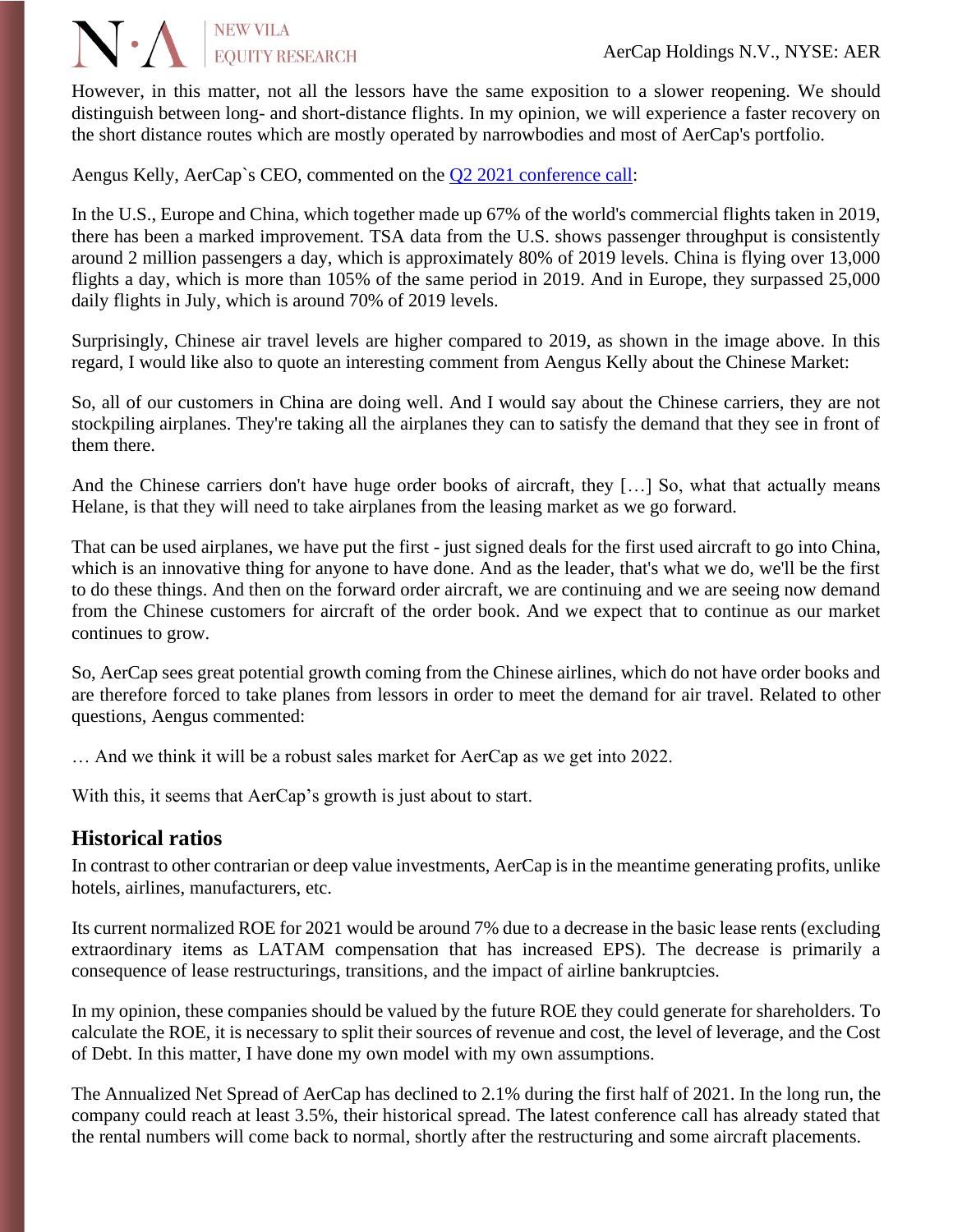

Source: Created by the author, data from Aercap's annual report

Actually, if air travel recovers to previous levels, we could see a net spread higher than the historical due to the 3 key points mentioned above. As well, the Debt/Equity ratio is almost at minimum historical ratios.

In Q3 2020 results (before the vaccine news), the company declared impairment of 1B\$, more than 10% AER's equity. This could be reversed as they were quite conservative with the valuation of their widebodies and declared the impairment before the COVID vaccination. This affects the D/E ratio, which can be adjusted.



Source: Created by author, data from Aercap's annual report

# **Valuation**

## *Estimation of Aercap's ROE*

In the following table, you can find my AerCap's ROE estimations depending on the Net Spread minus Depreciation & Amortization (D&A) and Debt-to-Equity Ratio.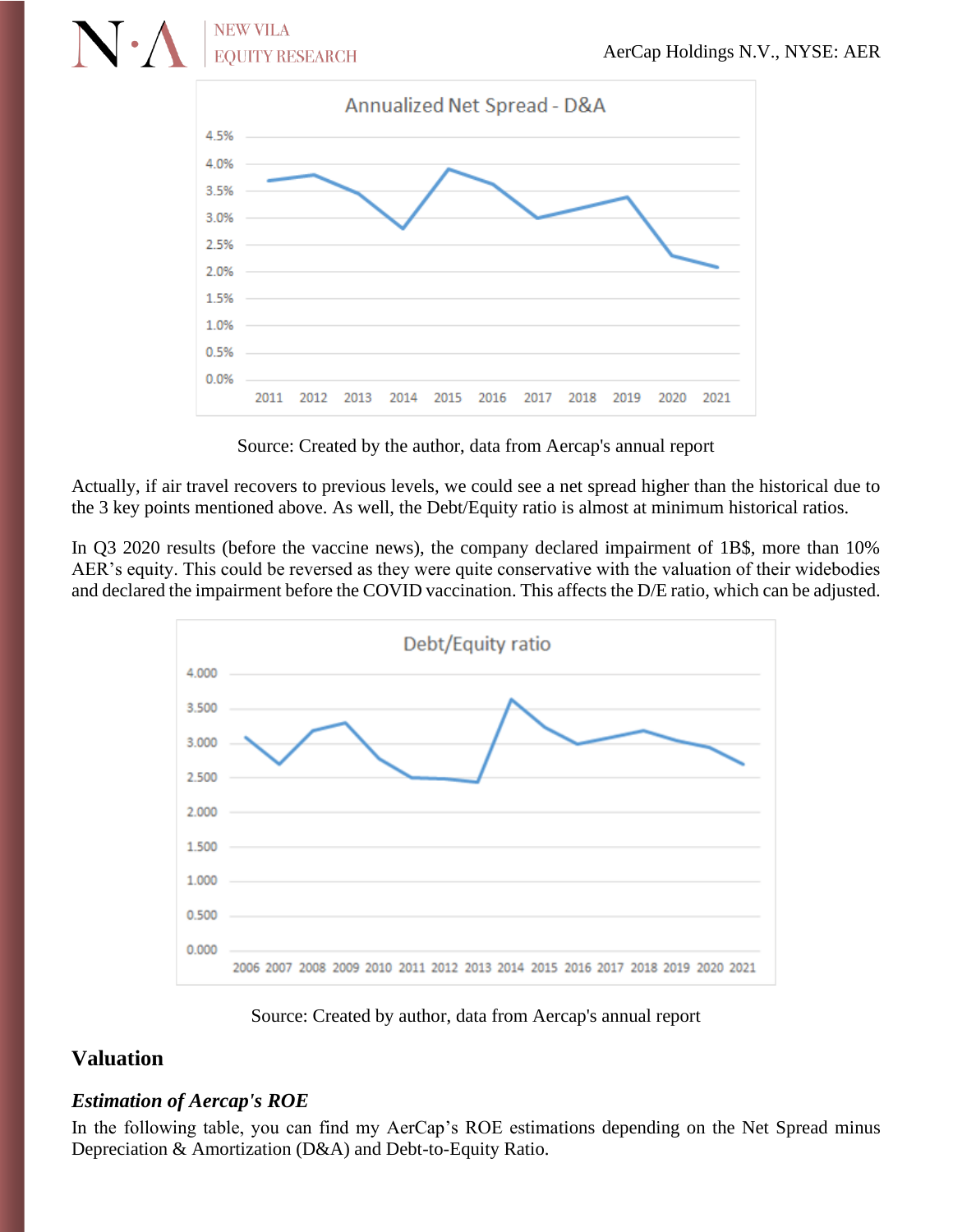# **NEW VILA EOUITY RESEARCH**

|                | <b>ROEAFTER TAXES</b> |       |       |                |        |        |        |        |        |  |
|----------------|-----------------------|-------|-------|----------------|--------|--------|--------|--------|--------|--|
|                | D/E                   |       |       |                |        |        |        |        |        |  |
|                |                       | 1     | 1.5   | $\overline{2}$ | 2.4    | з      | 3.5    |        | 4.5    |  |
| Net Spread-D&A | 1.50%                 | 3.53% | 4.17% | 4.81%          | 5.32%  | 6.08%  | 6.72%  | 7.36%  | 7.99%  |  |
|                | 1.75%                 | 3.96% | 4.70% | 5.44%          | 6.04%  | 6.93%  | 7.67%  | 8.42%  | 9.16%  |  |
|                | 2.00%                 | 4.38% | 5.23% | 6.08%          | 6.76%  | 7.78%  | 8.63%  | 9.48%  | 10.33% |  |
|                | 2.25%                 | 4.81% | 5.76% | 6.72%          | 7.48%  | 8.63%  | 9.59%  | 10.54% | 11.50% |  |
|                | 2.50%                 | 5.23% | 6.29% | 7.36%          | 8.21%  | 9.48%  | 10.54% | 11.61% | 12.67% |  |
|                | 2.75%                 | 5.66% | 6.82% | 7.99%          | 8.93%  | 10.33% | 11.50% | 12.67% | 13.84% |  |
|                | 3.00%                 | 6.08% | 7.36% | 8.63%          | 9.65%  | 11.18% | 12.46% | 13.73% | 15.01% |  |
|                | 3.25%                 | 6.51% | 7.89% | 9.27%          | 10.37% | 12.03% | 13.41% | 14.79% | 16.17% |  |
|                | 3.50%                 | 6.93% | 8.42% | 9.91%          | 11.10% | 12.88% | 14.37% | 15.86% | 17.34% |  |
|                | 3.75%                 | 7.36% | 8.95% | 10.54%         | 11.82% | 13.73% | 15.32% | 16.92% | 18.51% |  |
|                | 4.00%                 | 7.78% | 9.48% | 11.18%         | 12.54% | 14.58% | 16.28% | 17.98% | 19.68% |  |

#### Source: Created by author

We can expect a 6.76% ROE for the following year assuming x2.4 Debt-to-Equity ratio (Adding 50% reversal of Q3 2020 impairment on Equity + 100% of credit long-term subordinated debt on Debt). The current ROE is lower than its historical due to airlines restructuring. I am not considering in the model Other Income like LATAM compensation, a relevant sale of assets over book value, or unsecured claim receivables, which may have a positive and relevant effect on 2021 ROE.

The future ROE may change in 1 to 3 years. I am sure the company will recover its historical net spread or even higher due to the 3 key points mentioned earlier.

# *Buyback effect*

The buyback effect on the Return to Shareholders is also something that needs to be considered. The company was aggressively buying back its own shares before COVID and the current discount to book value is higher (28%) than its historical discount (10%).



#### Created by author, data from Aercap's annual report

So if we assume that the Income will go to buybacks and considering the discount to NAV buyback effect, the Return to Shareholders per share would be as follows: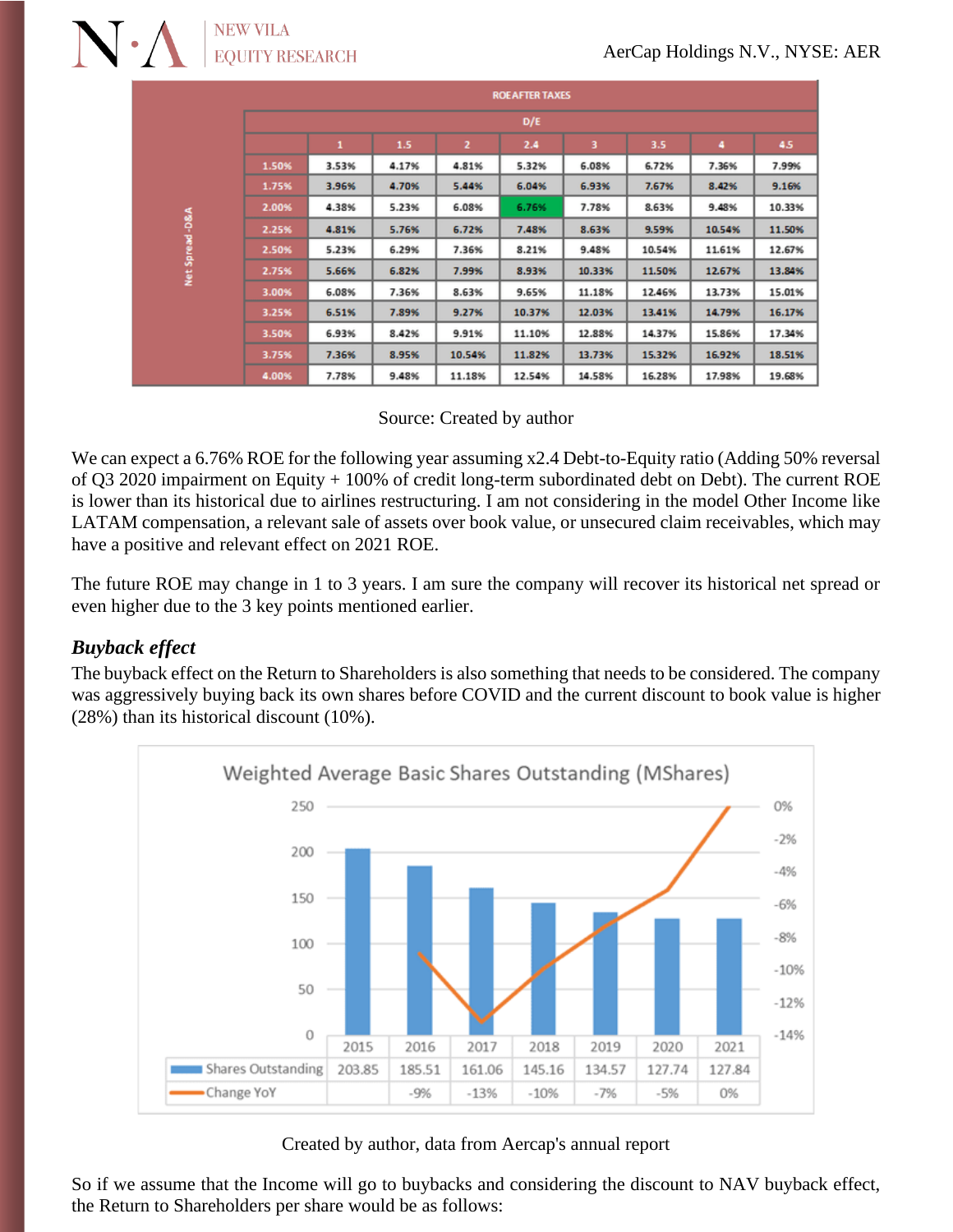| RETURN TO SHAREHOLDERS AFTER TAXES - ASSUMING INCOME TO BUYBACKS |       |       |        |              |        |        |        |        |        |
|------------------------------------------------------------------|-------|-------|--------|--------------|--------|--------|--------|--------|--------|
|                                                                  |       |       |        |              |        |        |        |        |        |
|                                                                  |       | 1     | 1.5    | $\mathbf{z}$ | 2.4    | з      | 3.5    | 4      | 4.5    |
| 36 <sup>4</sup><br>Spread<br>ž                                   | 1.50% | 4.52% | 5.33%  | 6.15%        | 6.80%  | 7.78%  | 8.60%  | 9.41%  | 10.23% |
|                                                                  | 1.75% | 5.06% | 6.01%  | 6.97%        | 7.73%  | 8.87%  | 9.82%  | 10.77% | 11.73% |
|                                                                  | 2.00% | 5.61% | 6.69%  | 7.78%        | 8.65%  | 9.96%  | 11.05% | 12.13% | 13.22% |
|                                                                  | 2.25% | 6.15% | 7.37%  | 8.60%        | 9.58%  | 11.05% | 12.27% | 13.49% | 14.72% |
|                                                                  | 2.50% | 6.69% | 8.05%  | 9.41%        | 10.50% | 12.13% | 13.49% | 14.85% | 16.21% |
|                                                                  | 2.75% | 7.24% | 8.73%  | 10.23%       | 11.43% | 13.22% | 14.72% | 16.21% | 17.71% |
|                                                                  | 3.00% | 7.78% | 9.41%  | 11.05%       | 12.35% | 14.31% | 15.94% | 17.57% | 19.21% |
|                                                                  | 3.25% | 8.33% | 10.09% | 11.86%       | 13.28% | 15.40% | 17.17% | 18.93% | 20.70% |
|                                                                  | 3.50% | 8.87% | 10.77% | 12.68%       | 14.20% | 16.49% | 18.39% | 20.29% | 22.20% |
|                                                                  | 3.75% | 9.41% | 11.45% | 13.49%       | 15.13% | 17.57% | 19.61% | 21.65% | 23.69% |
|                                                                  | 4.00% | 9.96% | 12.13% | 14.31%       | 16.05% | 18.66% | 20.84% | 23.01% | 25.19% |

#### Created by author

Due to the Buyback effect, Return to Shareholders will increase from 6.76% to 8.65%.

With the merge, GECAS will be the major shareholder. They haven't exited the business to keep an equity position at AerCap and will, most probably, sell their stake during the following years. This will push the stock price downwards and promote buybacks.

Following this, the share price would be kept low if they sell at the market (ATM). This is good news for buybacks.

## *Price-To-Book ratio*

Another important aspect is the Price-To-Book ratio. I don't expect that this ratio will be maintained in the long run, as it most probably will return to its historical average.

Since 2013, the company has traded at an average P/BV of 0.90, 10% Discount. At the moment of my analysis, 2nd of August 2021, the company is trading at 0.72, 28% discount.



#### Source: Created by author, data from tikr.com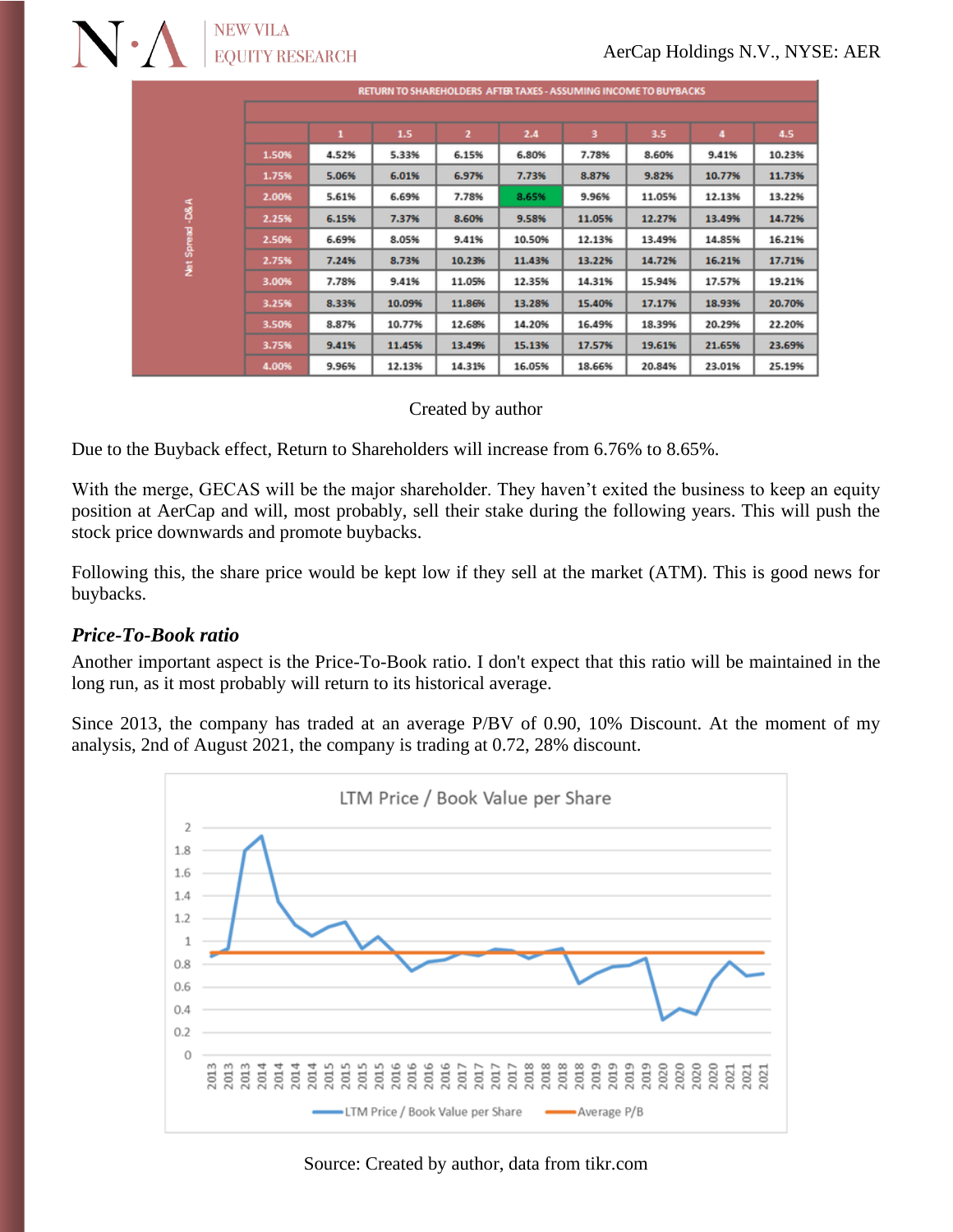So, by assuming everything else equal, in the long term, the company will reach historical levels. We conclude with a potential upside of 25%, at current prices.

## **Base Scenario**

**N** . A **EXP VILA** 

Taking into account all of the mentioned above notions, I have assumed the following scenario for the valuation:

- The ROE for 2021 will be around 6.76%, which is the ROE that has resulted from H1 2021 so far.
- In 2020, the net spread could reach 2.75%, from 2% in 2020, giving 8.93% ROE.
- For 2023, net spread slowly recovers to historical values, assuming 3.5% net spread and AerCap willingness to reach x3 D/E ratio. This gives a ROE of 12.88%.
- In 2024, we could see a 3.75% net spread, almost reaching the highest historical spread and a steady D/E ratio. Giving a ROE of 13.73%.
- The Price-to-Book ratio is expected to return to x0.9 ratio by 2024.

I have added 3 possible scenarios to reflect the effective Return to Shareholders. One assuming no buybacks, another assuming 50% income goes to buybacks, and the last one assuming 100% buybacks.

The results are summarized in the following table:

|                                  | 2021  | 2022   | 2023   | 2024   | <b>Target</b><br><b>Price 2024</b> | $IRR(% \mathscr{C})$ |  |  |  |  |
|----------------------------------|-------|--------|--------|--------|------------------------------------|----------------------|--|--|--|--|
| <b>Base Scenario</b>             |       |        |        |        |                                    |                      |  |  |  |  |
| <b>ROE</b>                       | 6.76% | 8.93%  | 12.88% | 13.73% |                                    | 16.9%                |  |  |  |  |
| EPS excl extraordinary<br>income | 4.69  | 6.61   | 10.39  | 12.50  | \$97.98                            |                      |  |  |  |  |
| P/B                              | 0.72  |        |        | 0.9    |                                    |                      |  |  |  |  |
| 50% Buyback Scenario             |       |        |        |        |                                    |                      |  |  |  |  |
| <b>Return to Shareholder</b>     | 7.71% | 10.18% | 14.68% | 15.65% | \$103.29                           | 18.4%                |  |  |  |  |
| P/B                              | 0.72  |        |        | 0.9    |                                    |                      |  |  |  |  |
| 100% Buyback Scenario            |       |        |        |        |                                    |                      |  |  |  |  |
| <b>Return to Shareholder</b>     | 8.65% | 11.43% | 16.49% | 17.57% |                                    |                      |  |  |  |  |
| P/B                              | 0.72  |        |        | 0.9    | \$108.82                           | 20.0%                |  |  |  |  |

#### Source: Created by author

The investment gives a decent annualized return between 17% to 20% for 2024. Sooner or later, the buybacks will be close the P/B gap. The management is one of the best allocators in the sector, and they will most likely not miss its chance to add higher returns to shareholders (We have already experienced these aggressive buybacks before COVID). Although they haven't announced any buyback program yet, we should consider that they may sell some of GECAS segments that they don't want to keep in the long run (for example the helicopters segment). This could easily finance an aggressive buyback when the business recovers, and at the same time get enrolled in leaseback agreements.

Another alternative is to acquire new airplanes and lease them on good terms. Based on the management history, I am sure they will select the best one for AerCap shareholders.

The financial companies and especially AerCap generate higher returns in periods of market stress (like in the current time-being). I will not be surprised if the GECAS merge generates higher returns than expected.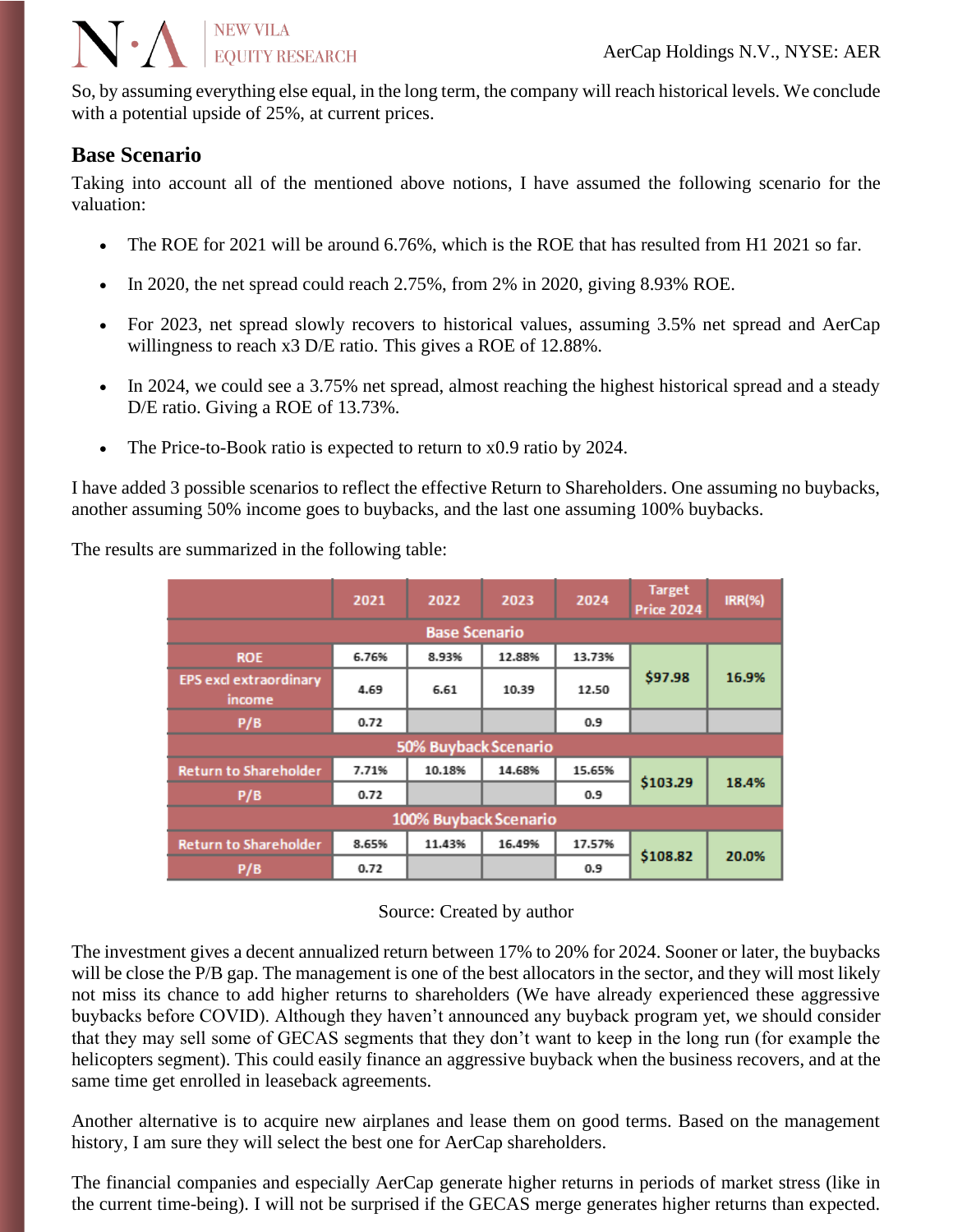#### $\sqrt{. A}$ **NEW VILA EOUITY RESEARCH**

AerCap Holdings N.V., NYSE: AER

Lessors are in their best position ever, not only from the demand point of view, but also from the supply side. The valuation assumes just going back to normal fundamental numbers. GECAS merger could improve these numbers and give even higher returns. Imagine if the net spread goes to 4% and they decided to raise D/E to x3.5 levels (which is not that much), ROE will go higher than 15% without counting any buyback effect for shareholders.

As well, returning to their historical Price-To-Book ratio earlier than expected is possible, and will give a higher annualized return.

# **Conclusion**

In the article, I have shortly discussed 3 key points that reflect my optimism in AerCap. Firstly, I have noted how low-quality competitors are affected by COVID-19 which has resulted in an increase in the gap between the top tier companies (such as AerCap) and their low-quality competitors. The second key point reflects shortly upon the merging between AerCap and GECAS and the potential consequences of such a merge. Furthermore, the balance sheets of the airlines are discussed in the third key point by enlightening the positions of lessors and airlines.

Finally, the article also discusses some future scenarios and potential expectations for the company AerCap. In this regard, the stock market is giving a great opportunity for the investors to generate higher returns than the market in the following years just by assuming that AerCap will return to its historical ratios. Additionally, the effects of the GECAS merger give positive optionality to the investment thesis.

Rodrigo Villanueva, Founder of New Vila Equity Research

[www.newvilaresearch.com](file:///C:/Users/rovil/Downloads/www.newvilaresearch.com) (+47) 96706806 [rvillanueva@newvilaresearch.com](mailto:rvillanueva@newvilaresearch.com)